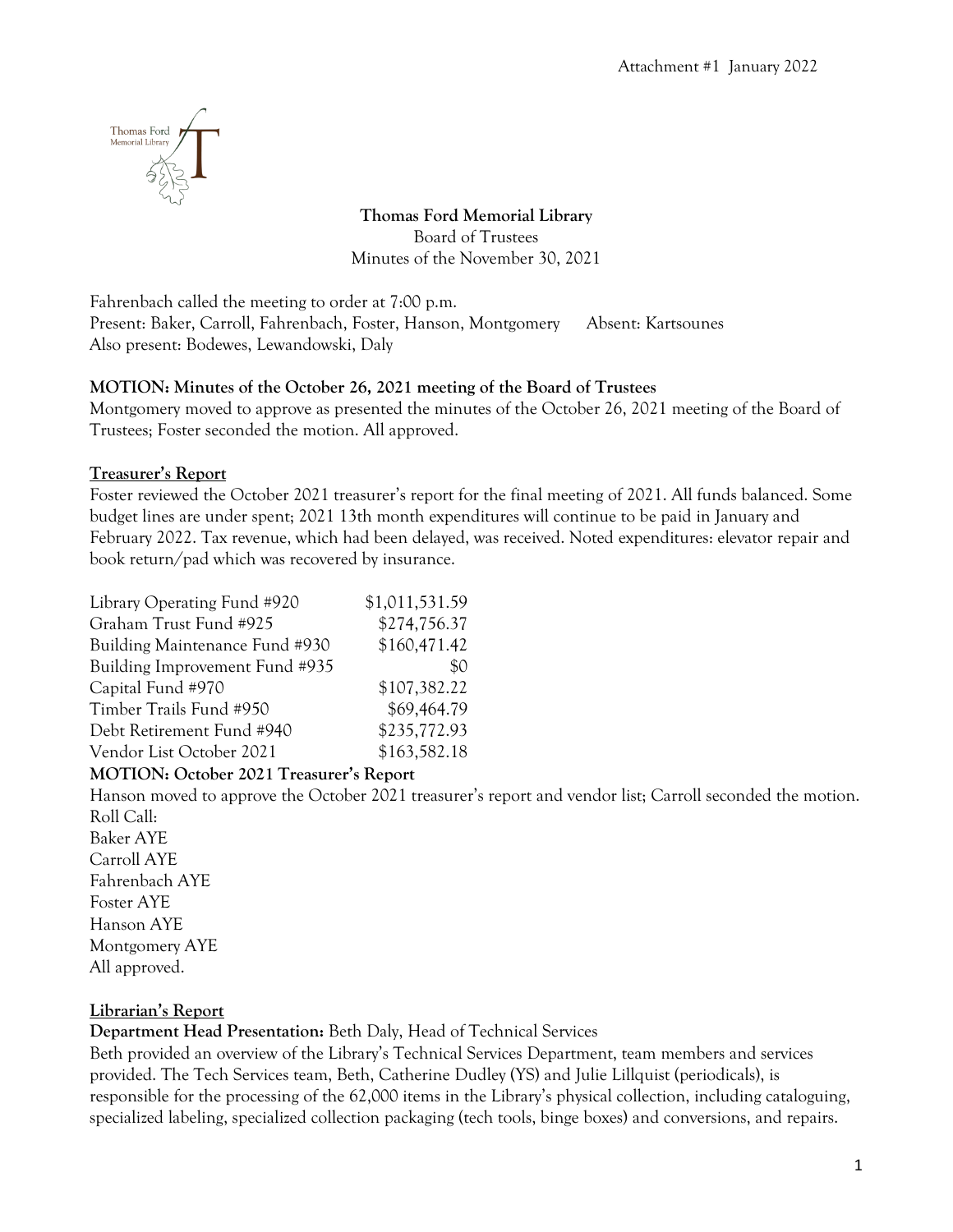Beth supervises pages and volunteers, and also provides consummate customer service at the Circulation Desk. Ted recognized Beth's 23 year tenure. The Board thanked Beth for providing a behind the scenes look at Technical Services.

- **Statistics** nearing year end were discussed. Statistical context and comparison to past years is difficult due to the renovation (2019) and pandemic (2020-21). While Library visits are below 2018 levels, the increase in digital checkouts and a robust circulation of physical materials in all departments has returned total circulation to pre-pandemic levels. Programming numbers continue to increase; meeting and study room use is beginning to increase.
- **2022 Budget** discussion and actions are later on the agenda.
- **TFML Newsletter** for December-January-February has been delivered to homes in Western Springs. It features many virtual and in-person programs and activities planned to get our patrons through the holidays. This is the Library's first full-color newsletter. It looks great!
- **Staff In-Service and Appreciation**. The Library will be closed on December 10 for an In-Service Day. The day will include: Director's update, safety presentation and departmental meetings. TFML hooded sweatshirts will also be distributed.
- **Departmental Reports** were presented.

## **Visitors/Public Comment**: None.

### **Communications**:

*Western Springs Living* article featuring the Western Springs Writers' Society which holds its monthly meeting at the Library

### **Committees**:

### **Finance**

### **Minutes of October 26, 2021 Finance Committee meeting**

Foster moved to accept as presented the minutes of the October 26, 2021 meeting of the Finance Committee. Carroll seconded the motion. All ayes.

### **FY22 Budget and FY22 Levies**

The Board accepted the FY22 Budget as presented. Bodewes and Foster attended the December 6 Village Public Hearing, where the FY22 Budget and Levies were presented and accepted. Adoption will be approved at the December 20 Village Board meeting and documents will be forwarded to the County for filing.

### **Foster moved that the FY22 Budget be accepted as presented. Carroll seconded the motion.**

Roll Call: Baker AYE Carroll AYE Fahrenbach AYE Foster AYE Hanson AYE Montgomery AYE All approved.

### **FY22 Levies**

Levies for FY22 in the amount of \$1,826.863 were reviewed. This represents a 2.4% increase over FY21.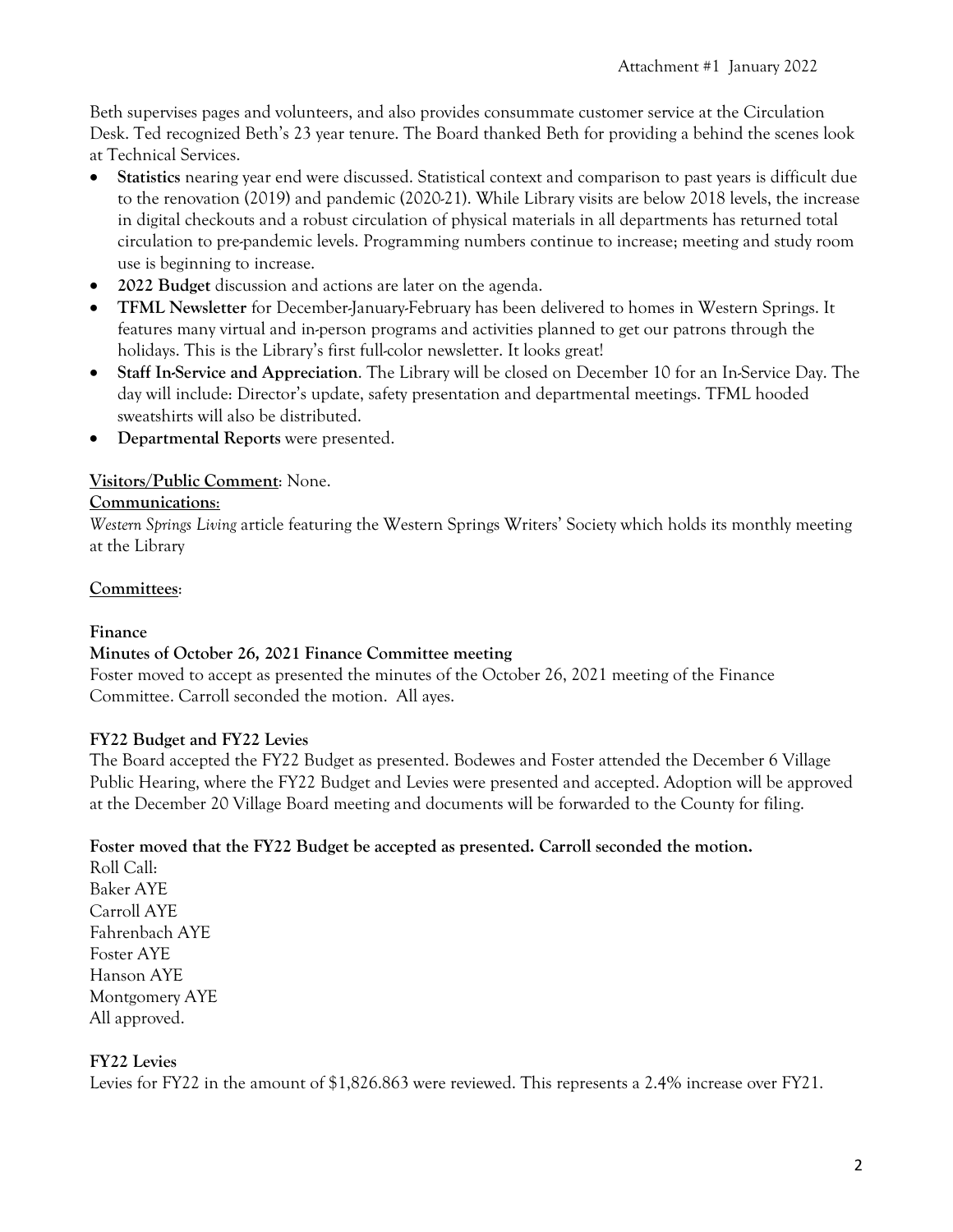### **Library Operating Fund #920**

Foster moved that a levy in the amount of \$1,349,481 be approved for the purpose of operating the Thomas Ford Memorial Library and providing FICA coverage in FY22. Fahrenbach seconded the motion. Roll Call: Baker AYE Carroll AYE Fahrenbach AYE Foster AYE Hanson AYE Montgomery AYE All approved.

## **Building Maintenance Fund #930**

Foster moved that a levy in the amount of \$163,702 be approved for the purpose of maintaining and repairing the Library building and equipment during FY22. Montgomery seconded the motion. Roll Call: Baker AYE Carroll AYE Fahrenbach AYE Foster AYE Hanson AYE Montgomery AYE All approved.

## **IMRF**

Foster moved that a levy in the amount of \$60,000 be approved for the purpose of providing IMRF coverage for Library employees during FY22. Hanson seconded the motion.

Roll Call: Baker AYE Carroll AYE Fahrenbach AYE Foster AYE Hanson AYE Montgomery AYE All approved.

## **Bond**

Foster moved that a levy in the amount of \$253,680, including a 5% allowance for loss, be approved for the purpose of General Obligation Bond repayment due in FY22. Carroll seconded the motion. Roll Call: Baker AYE Carroll AYE Fahrenbach AYE Foster AYE Hanson AYE Montgomery AYE All approved.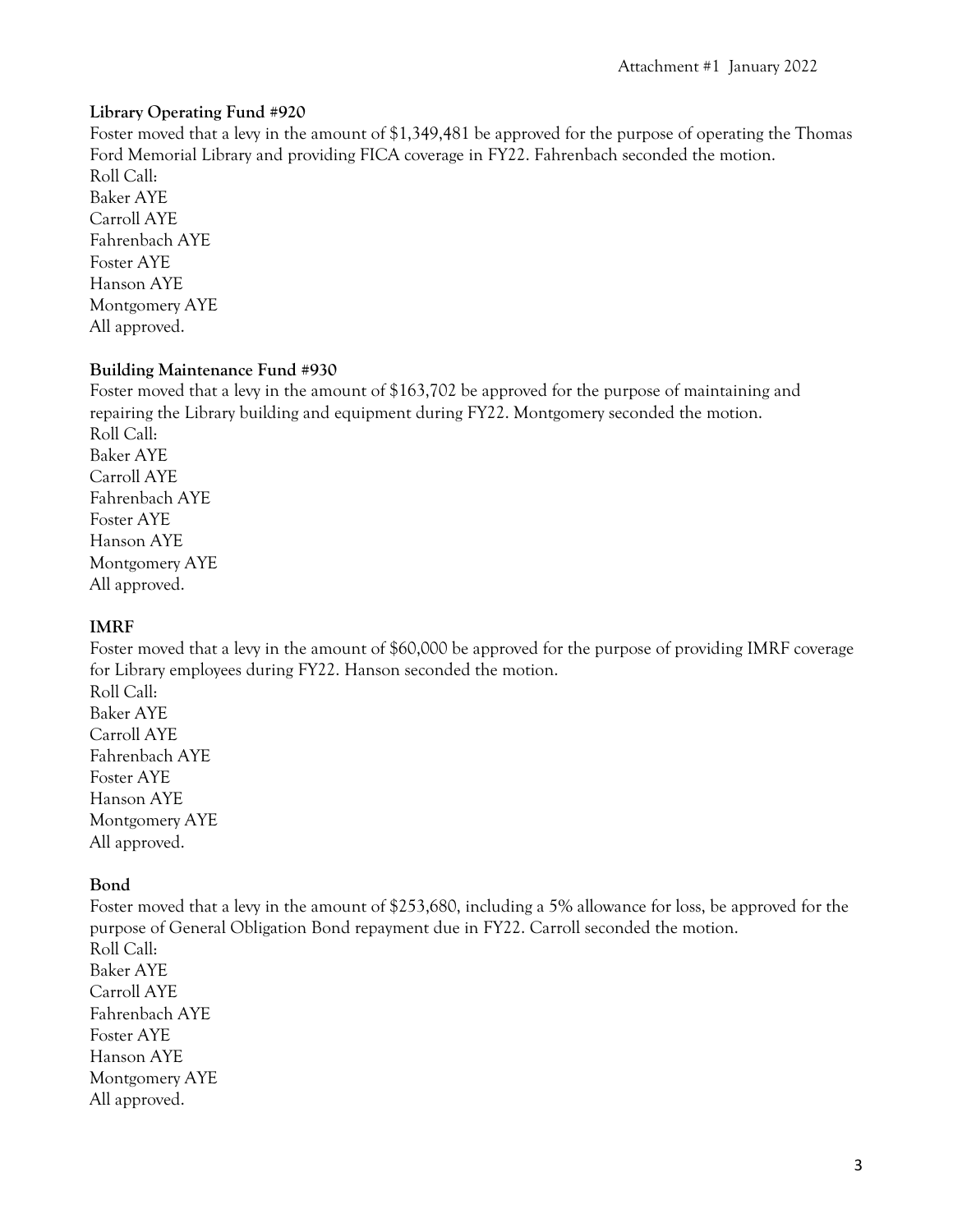## **Building and Grounds**

Carroll reported. The conversion of Library phones to VOIP (voice over internet) has been completed. The elevator emergency phone is also being updated with upgraded equipment.

The computer firewall was replaced. This was a group purchase with SWAN, which manages the firewall. The firewall secures patron data from hacking.

Carroll will meet with Bodewes and Lewandowski to discuss 2022 projects.

### **Personnel**

### **Library Director Annual Review**

Hanson thanked Trustees for completing 2021 evaluation forms. Hanson will provide the Director with a summary in January 2022. The committee will assess and revise the Director review process in 2022.

### **Friends of the Library**

Montgomery reported on the November 10 meeting. The fall mini book sale held on November 6-7 featuring children's collections, cookbooks and holiday books, generated revenue of \$1,414. Funding requests for winter and summer Youth programs were approved in the amount of \$2,800. Book donations are paused until 2022. Donna Perkowski and Linda McGuire will continue to serve as co-presidents through 2022. The Board expressed appreciation for the ongoing generous support of the Friends.

### **Library Foundation**

Lewandowski reported on 2021 Appeal. There has been strong response with over \$10,000 received to date. The new online donation option has been well received with more than a third of donors using the service.

## **Old Business**

### **FY21 Budget Modifications**

Bodewes reviewed modifications to the FY21 Budget. Upon approval the modified budget will be transmitted to the Village of Western Springs and the Library's auditor.

## **FY21 Operating Fund Modifications**

- Revenue line 920 33230 Per Capita Grant Received will be increased from \$16,218 to \$19,138 to reflect the increased grant award from the State of Illinois
- Expenditure line 8101 920 60092 Per Capita Grant Audiovisual will be increased from \$13,000 to \$15,920 to reflect the aforementioned increased grant amount from the State of Illinois

Foster moved to approve the presented modifications to the FY21 Operating Fund Budget. Fahrenbach seconded the motion.

Roll call: Baker AYE Carroll AYE Fahrenbach AYE Foster AYE Hanson AYE Montgomery AYE All approved.